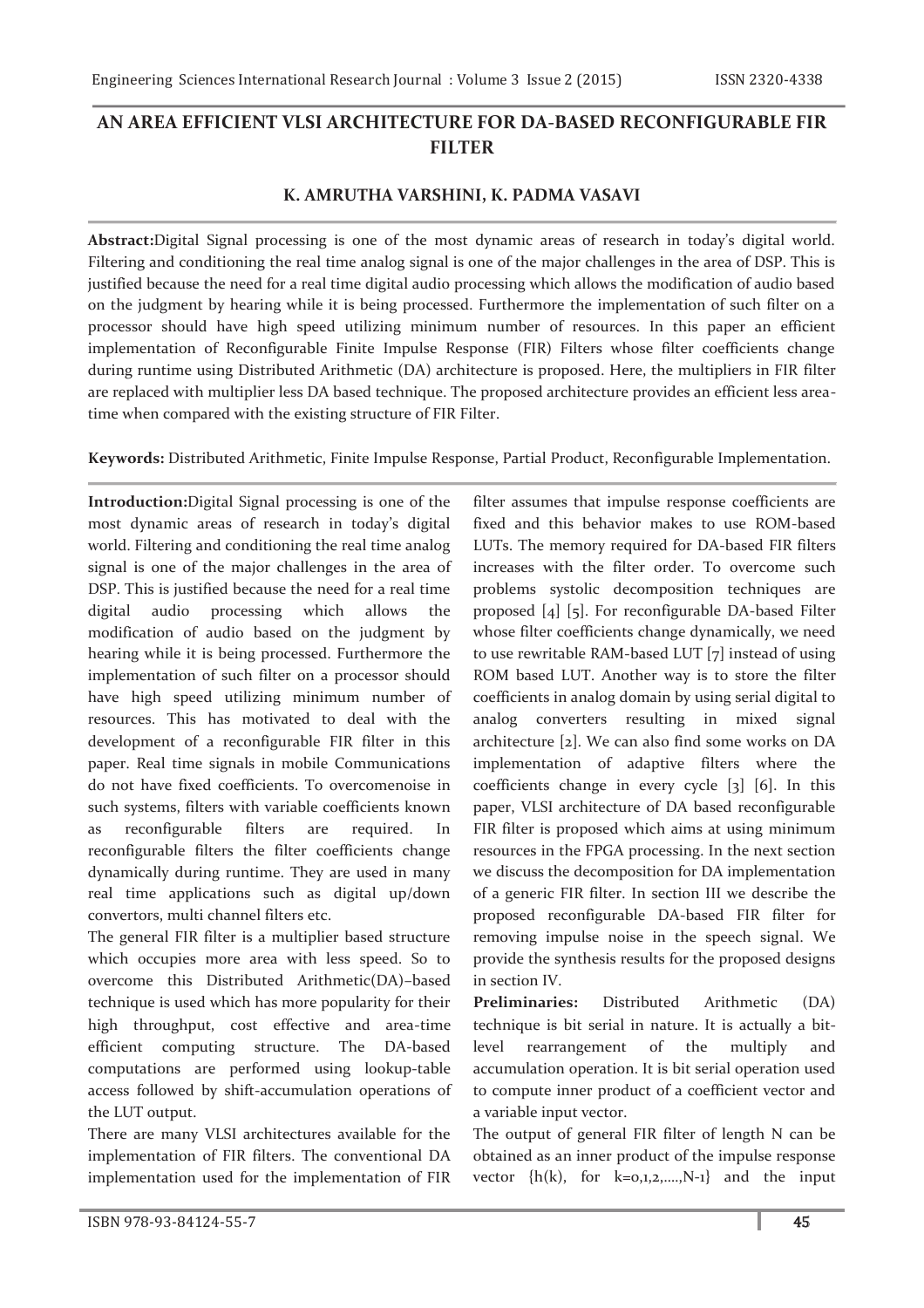vector $\{x(n-k), \text{ for } k=0,1,2,\ldots,N-1\}$ , given by  $y =$  $\sum_{k=0}^{N-1} h(k)x(n - k)$  (1)

For simplification, the time index  $n$  asy =  $\sum_{k=0}^{N-1} h(k)s(k)$  (2)

Where  $s(k)=x(n-k)$ . Assuming L to be the wordlength, the input sample s(k) may be expressed in two's complement representation. $s(k) = -[s(k)]_0 +$  $\sum_{l=0}^{L-1} [s(k)]_l 2^{-l}$  (3)

By substituting this  $s(k)$  in the above equation  $(3)$ ,

 $y=-\sum_{k=0}^{N-1} h(k)[s(k)]_0 + \sum_{k=0}^{N-1} h(k)\sum_{l=1}^{L-1}[s(k)]_l 2^{-l} \}$  (4) To convert the sum of products form of inner product of (2) into the distributed form, the order of summations over the indices  $k$  and  $l$  in  $(4)$ can be interchanged to have

y=-
$$
\sum_{k=0}^{N-1} h(k) [s(k)]_0 + \sum_{l=1}^{L-1} 2^{-l} {\sum_{k=0}^{N-1} h(k) [s(k)]_l}
$$
  
(5)

and the inner product given by the equation $(5)$  can be computed as  $y = \sum_{l=1}^{L-1} 2^{-l} C_l - C_0$  (6a) Where  $C_l = \sum_{k=0}^{N-1} h(k) [s(k)]_l(6b)$ 

Without loss of generality, for simplicity of discussion, we may assume the signal samples to be unsigned words of size L, we can always obtain unsigned input signal by adding fixed offset when the original input signal is signed. The inner product of the equation (6a) can then be expressed in a simple form,

 $y = \sum_{l=1}^{L-1} 2^{-l} C_l(\tau)$ We can use the above equation (7) for implementing the DA-based FIR filter using the LUT containing  $2^N$  possible values of C<sub>l</sub>. For large values of N the LUT size becomes large and the access time also becomes large. So the composite number N can be decomposed as *N=PM* (where P and

M are two positive integers) one can map the index k into  $(m+pM)$  for  $m=0,1,...M-1$  and  $p=0,1,...P-1$ . So the above equation becomes  $y = \sum_{l=1}^{L-1} 2^{-l} (\sum_{p=0}^{P-1} S_{l,p})(8a)$ Where S*l*,*p* is sum of partial product of M samples and represented as

 $S_{l,p} = \sum_{m=0}^{M-1} h(m + pM) [\, S(m + pM)]_l(8b)$ 

For  $l=0,1,2,......$ , L-1 and  $p=0,1,2,......$ , P-1.

 **Proposed Reconfigurable Distributed Arithmetic Based Fir Filter:** For FPGA implementation of any VLSI design the registers are the limited resources. So the LUTs are required to be implemented by Distributed RAM(DRAM) for FPGA implementation. Using DRAM to implement LUT for each bit slice will lead to very high resource consumption. Thus we decompose the partial inner product generator to Q parallel sections, and each section has R time multiplexed operations corresponding to R bit slices. Where L is a composite number given by *L=RQ* (R and Q are two positive integers), the index l can be mapped into  $(r+qR)$  for  $r=0,1,2,...R-1$  and  $q=0,1,2,...Q-$ 1 and the equation becomes  $y = \sum_{q=0}^{Q-1} 2^{-Rq} \left[ \sum_{r=0}^{R-1} 2^{-r} \left( \sum_{p=0}^{P-1} S_{r+qR,p} \right) \right]$  (9) We have R time slots of the same duration as the operating clock period. To implement the equation (9), the proposed structure has Q sections, and each section has *P* DRAM-based Reconfigurable Partial Product Generators (DRPG) and the Pipeline Adder Tree (PAT) to calculate the right most Summation followed by shift accumulator that that performs over R cycles according to the second summation. The proposed structure of the DA-based FIR filter for FPGA implementation is shown in the Fig.1.



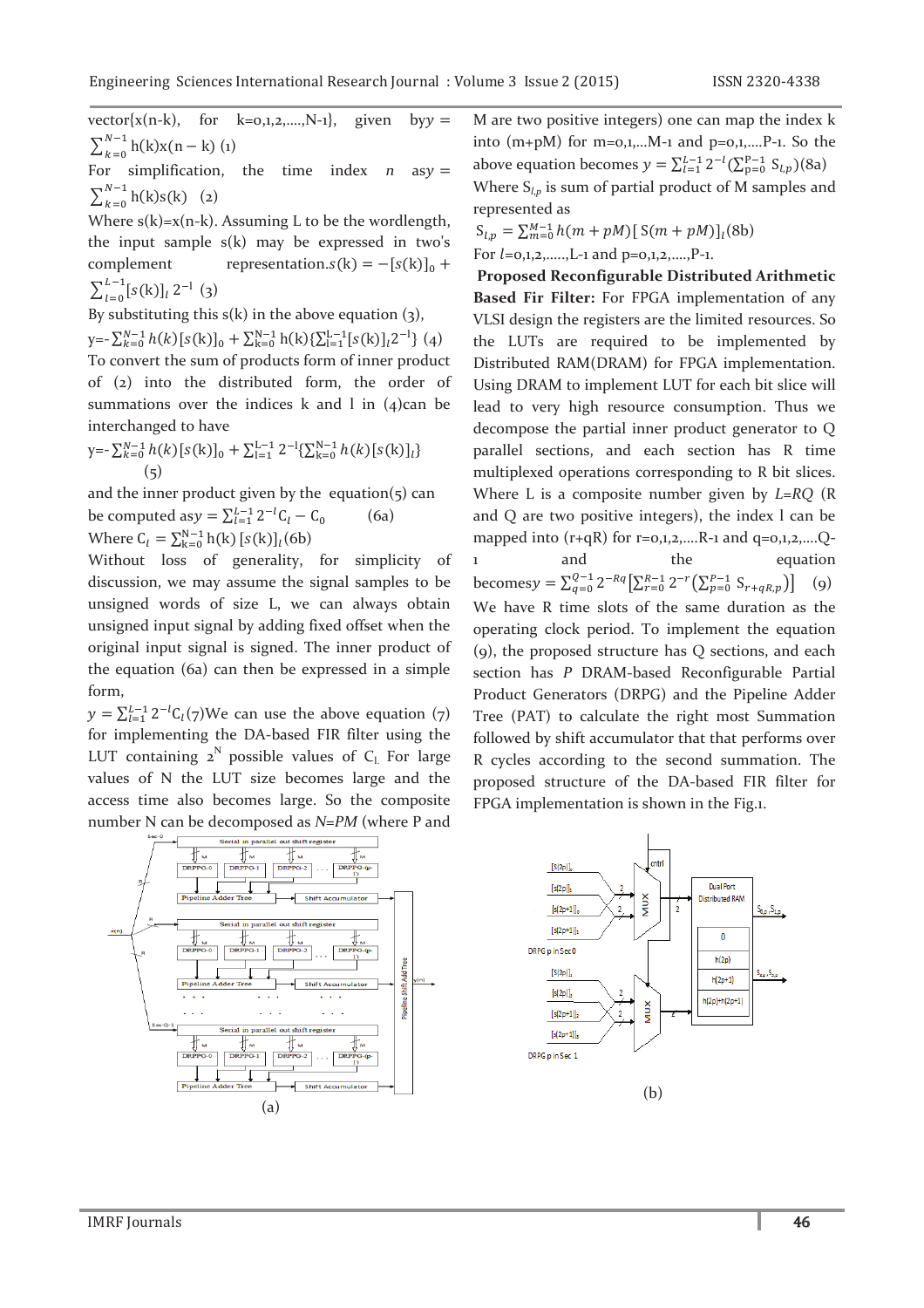

Fig.1: (a) Proposed Structure of the DA-Based FIR Filter. (b) The Structure of Distributed RAM Based Reconfigurable Partial Product Generator (DRPPG). (c) The Structure of Shift Accumulator.

The size of the LUT is reduced to half since that two DRPPGs from two different sections can share the single DRAM. Finally the Pipeline Shift Add Tree (PSAT) produces the filter output using the output from each section every R cycles. The structure of the DRAM based Reconfigurable partial product generator is shown in Fig. 1(b). Here the DRPPG shown for two sections.  $Q=2$  and for M=4. The Shift Accumulator is  $(b)$  n in Fig. 1(c). The accumulated value is reset every R cycles by the control signal acc\_rst. To keep the accumulator register ready for the calculation of the next filter output, this acc\_rst is used.

**Experiments and Results:**The input samples  $\{x(n)\}$ at every instant, is given to the Serial In Parallel Out

Shift Register (SIPOSR). This SIPOSR decomposes the recent most samples to *P* vectors of length *M* for p=0, 1, 2,…., P-1. The output of the serial in parallel out shift register is fed into *P* Distributed RAM (DRAM) based Reconfigurable Partial Product Generators (DRPPG).In this we considered that the input given is sixteen bit and as we are having two sections the first eight bits are given to the section of DRPPGs and the remaining eight bits are given to the section 1 DRPPGs. The simulation results obtained for DRPPG is shown in the Fig.2. Depending on the input signal x(n)  $b_{o-p}$   $b_{1-p}$  are obtained as  $b_{o-p}$  is {x[0],x[2]} and  $b_{1-p}$  is  $\{x[1], x[3]\}$ . Depending in the impulse response the output is assigned to w.



**Fig.2: Simulation Results for DRAM Based partial product Generator** 

The output of the DRPG is given to the Pipeline Adder Tree (PAT). This pipeline adder tree simply adds the output of the DRAM based reconfigurable

partial product generators. As there are two sections the two pipeline adder tree's performs the same function but with different inputs.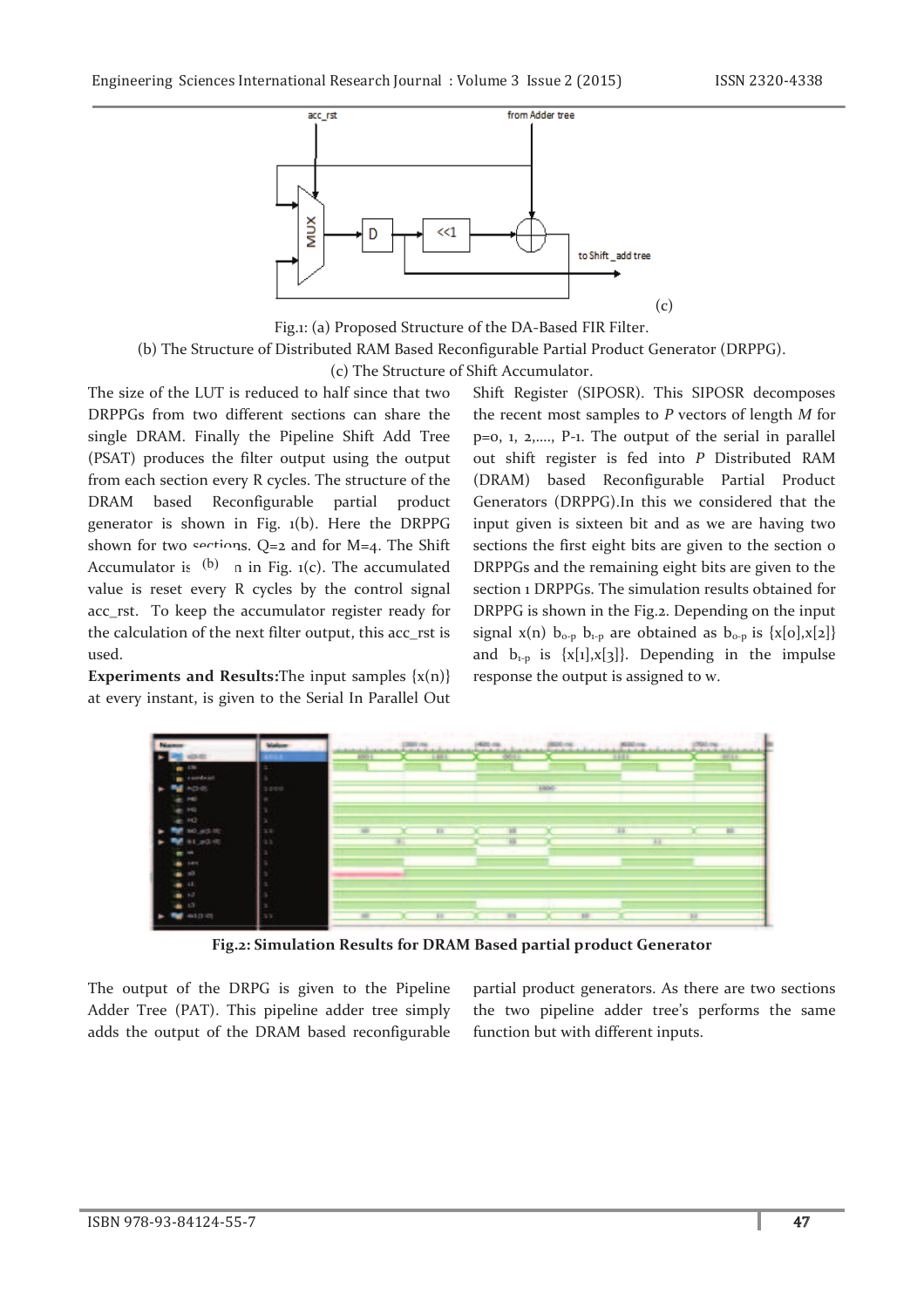

**Fig. 3 Simulation Results of The shift Accumulator.** 

Now the output obtained from the pipeline adder tree is given as the input to the shift accumulator which performs shifting operation and adds that shifted result to the previously stored bits. The simulation results obtained for the shift accumulator is shown in Fig. 3.

Now finally the output obtained from the shift accumulator is given as input to the pipeline shift add tree. This pipeline shift add tree perform shift operation to the output obtained from the each section and adds all the shifted results finally. The simulation results obtained for DRAM based reconfigurable FIR filter are shown in Fig.4.



Fig. 4: Simulation Results for Reconfigurable FIR Filter

After HDL synthesis process, the schematic representation of synthesized source file. The detailed view of RTL schematic is shown in Fig. 5. RTL view consists of x as an input speech samples,

reset, clock signal, accumulator reset, and the impulse series as inputs to the proposed system. Table I gives a summery on hardware resource consumption of reconfigurable DA-based FIR filter.



**Fig. 5: Detailed View of RTL Schematic**

And depending on the utilization of the resources a performance evaluation chart is drawn for both the DA-based reconfigurable FIR filter and the CSA based FIR filter.

| TABLE I: Hardware Resource Utilization |    |                  |             |  |
|----------------------------------------|----|------------------|-------------|--|
| Logic Utilization                      |    | Used   Available | Utilization |  |
| No. of Slices                          | 32 | 4656             | $1\%$       |  |
| No. of Slice Flip                      | 24 | 9312             | $1\%$       |  |